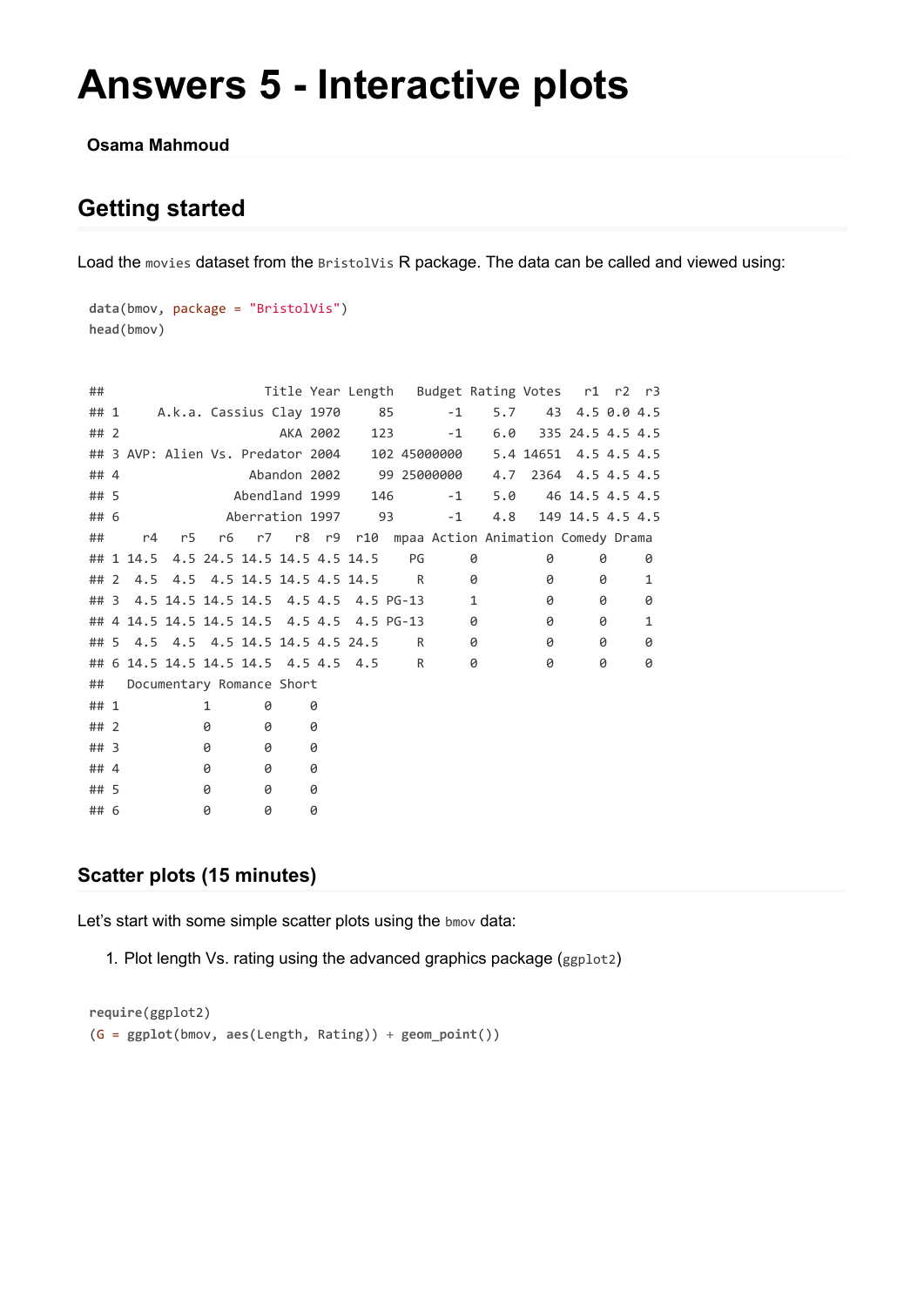

2. Use the cut function to generate a categorical form of the variable Year with sensible cutpoints.

bmov\$cat\_timing = **cut**(bmov\$Year, breaks = **c**(1930, 1990, 2000, 2005))

#### 3. Plot length Vs. rating such that points are coloured using categories of your generated timing



(G = **ggplot**(bmov, **aes**(Length, Rating, color = cat\_timing)) + **geom\_point**())

4. The default colors of the previous plot are terrible! use your own color selections to generate a better plot.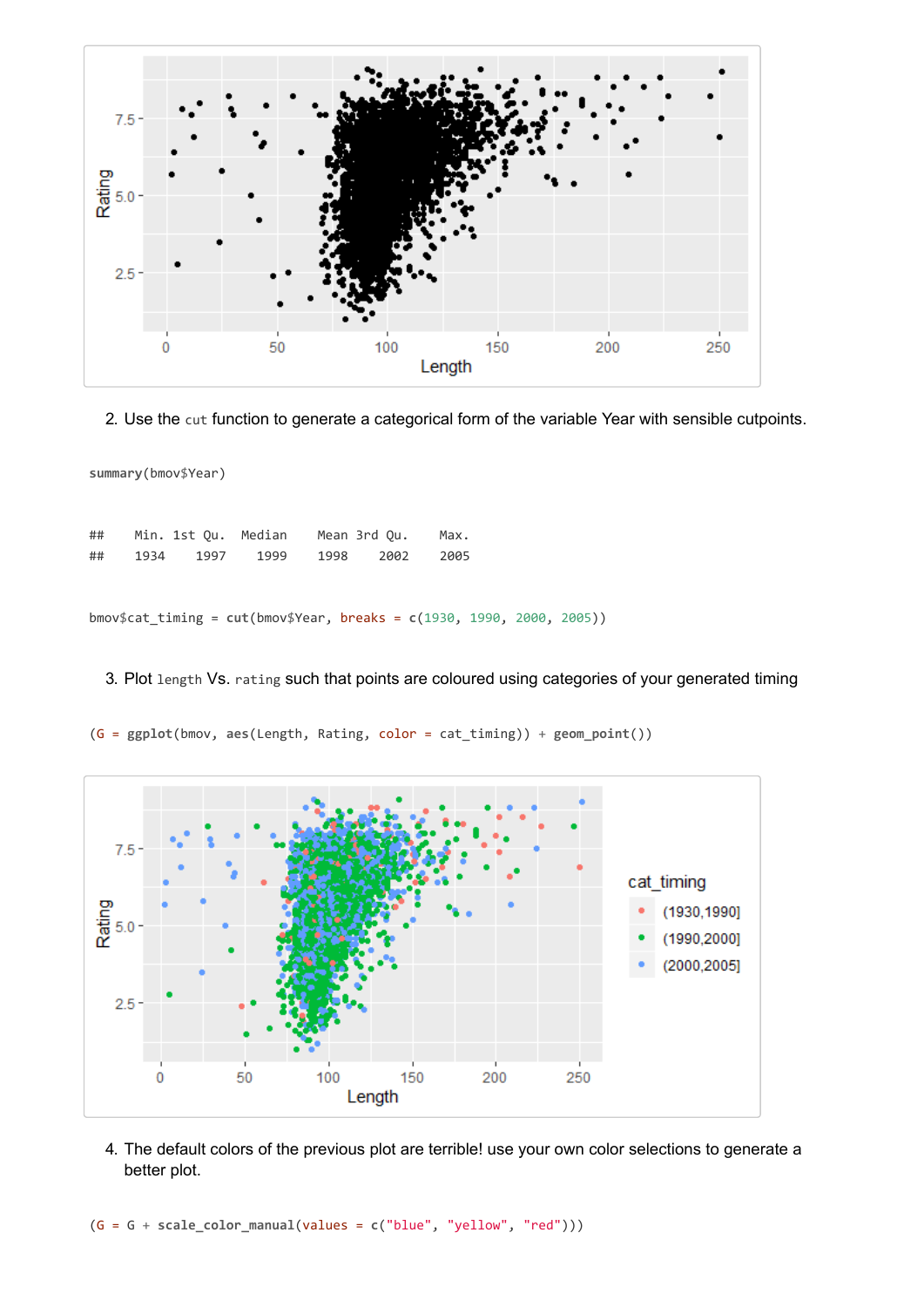

5. Generate an interactive plot of the plot in (4) using the plotly package and name it Fig\_scatter.



**require**(plotly) (Fig\_scatter = **ggplotly**(G))

6. Try to zoom in using your mouse by box selection to explore further detailed information.

7. Save your interactive plot as an html file.

htmlwidgets::**saveWidget**(Fig\_scatter, "Fig\_scatter.html")

## **Histograms (10 minutes)**

1. Use the ggplot2 to plot a histogram of the movie years restricted to data after 1980.

(G = **ggplot**(bmov[bmov\$Year>=1980,], **aes**(Year)) + **geom\_histogram**())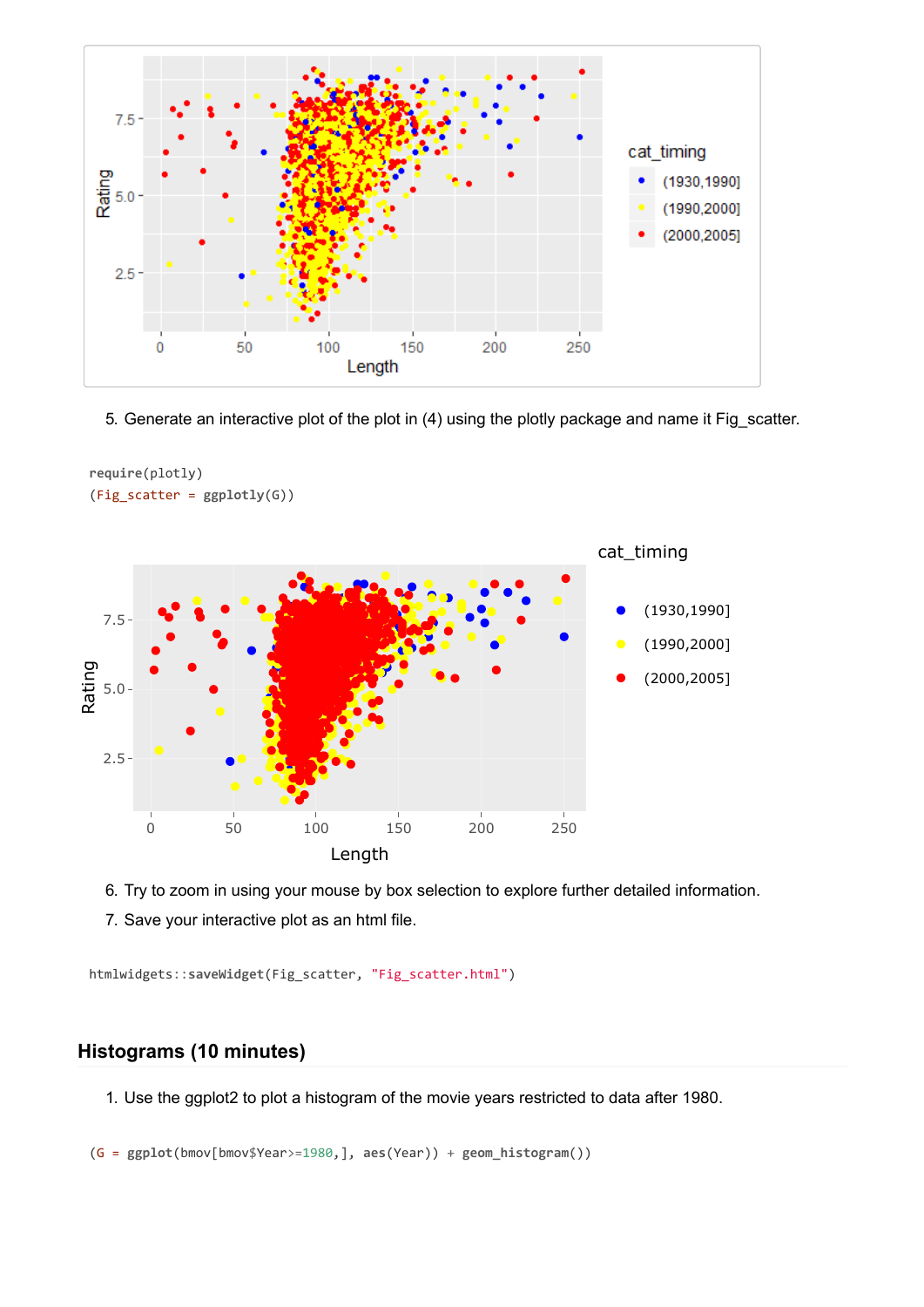

2. Produce the same plot as in (1), but set the number of bins to 25.



(G = G + **geom\_histogram**(bins = 25))

3. Generate an interactive plot of the plot in (2) using the plotly package and name it  $Fig_hist$ .



(Fig\_hist = **ggplotly**(G))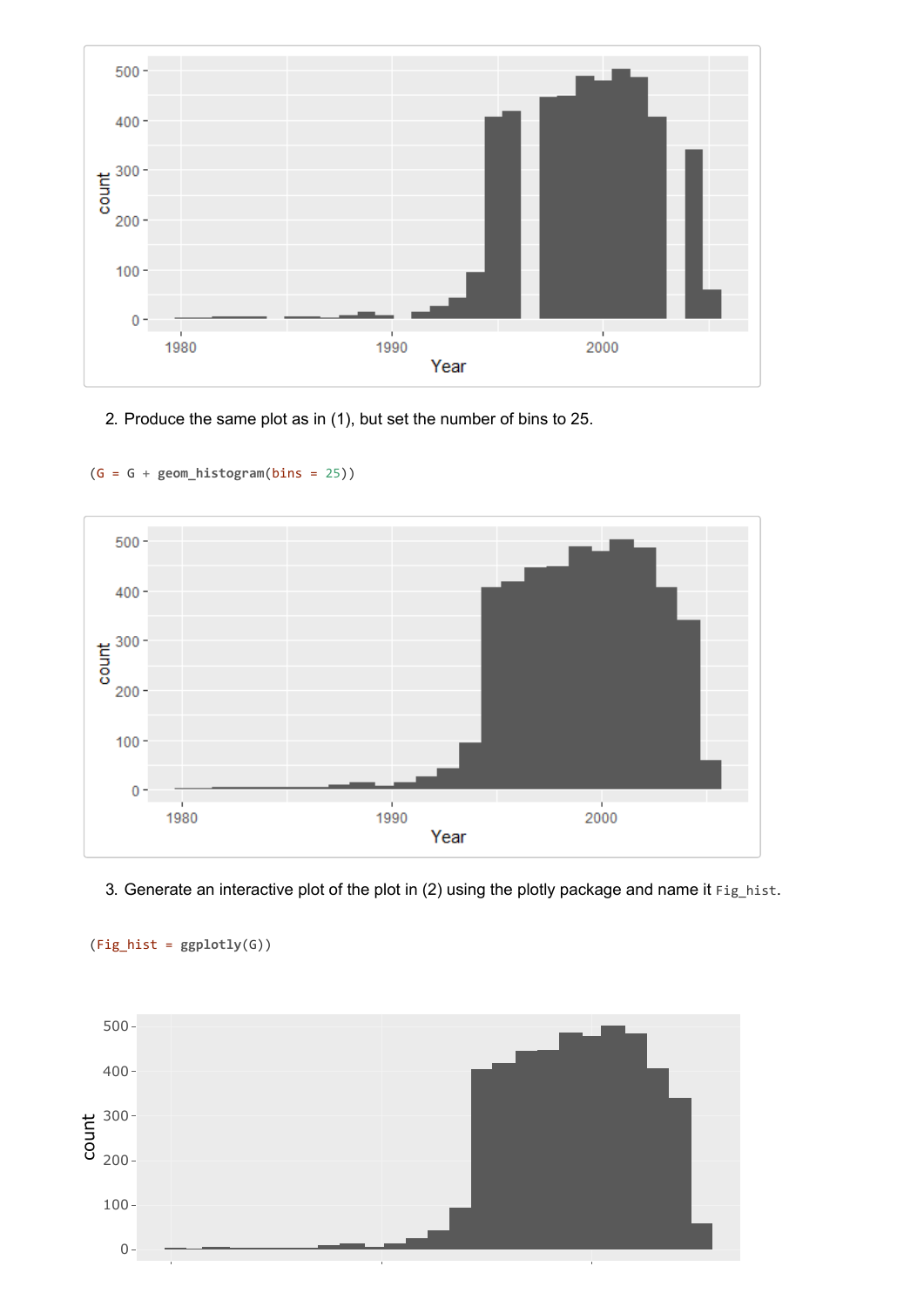## 1980 1990 2000

Year

- 4. Try to zoom in using your mouse by box selection to explore further detailed information and reset the plot (double-click).
- 5. Save your interactive plot as an html file.

```
htmlwidgets::saveWidget(Fig_hist, "Fig_hist.html")
```
## **Boxplots (10 minutes)**

1. Generate a boxplot for the ratings data by generated categories of production timing using ggplot2.

(G = **ggplot**(bmov, **aes**(x=cat\_timing, y =Rating)) + **geom\_boxplot**(**aes**(group = cat\_timing)))



2. Try generating a similar interactive boxplot.

 $(Fig box = ggplotly(G))$ 

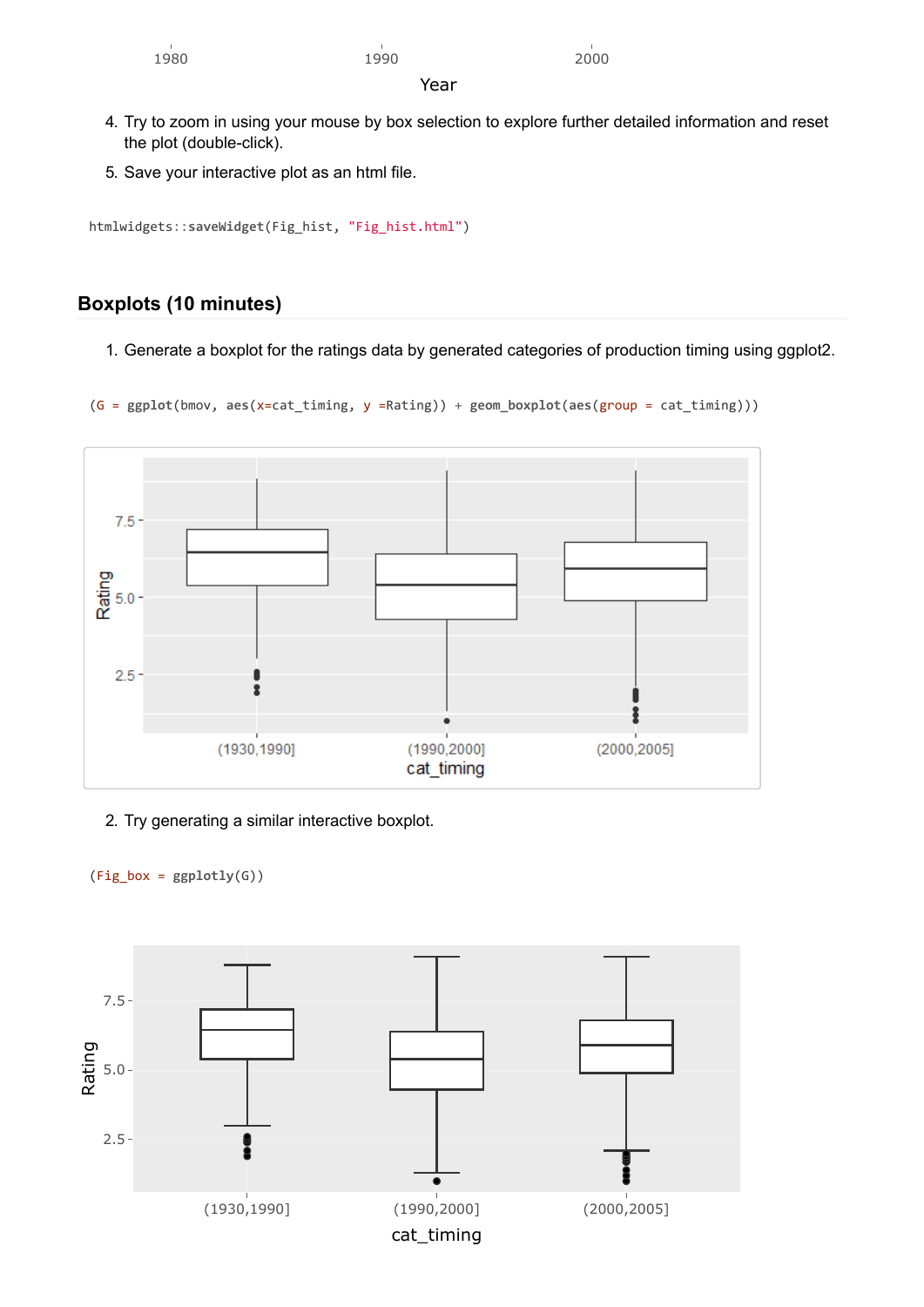3. save the interactive plot to an html file.

```
htmlwidgets::saveWidget(Fig_box, "Fig_box.html")
```
#### **Corrlation matrix (15 minutes)**

1. Use the built-in iris data to compute a correlation matrix and correlation p-values for the continous (first four) variables.

```
data(iris)
head(iris)
```

| ##     |     |     | Sepal.Length Sepal.Width Petal.Length Petal.Width Species |     |            |
|--------|-----|-----|-----------------------------------------------------------|-----|------------|
| ## 1   | 5.1 | 3.5 | 1.4                                                       |     | 0.2 setosa |
| ##2    | 4.9 | 3.0 | 1.4                                                       |     | 0.2 setosa |
| $##$ 3 | 4.7 | 3.2 | 1.3                                                       |     | 0.2 setosa |
| ## 4   | 4.6 | 3.1 | 1.5                                                       |     | 0.2 setosa |
| ## 5   | 5.0 | 3.6 | 1.4                                                       |     | 0.2 setosa |
| ## 6   | 5.4 | 3.9 | 1.7                                                       | 0.4 | setosa     |

```
data_count = iris[, 1:4]Corr = cor(data_cont)
require(ggcorrplot)
corr.p = cor_pmat(data_cont)
```
#### 2. Visualize the correlation matrix using the method = "circle".

```
(G = ggcorrplot(Corr, method = "circle"))
```


3. Show the lower triangle using hierarchical clustering and square method rather than circle.

(G = **ggcorrplot**(Corr, hc.order = TRUE, type = "lower"))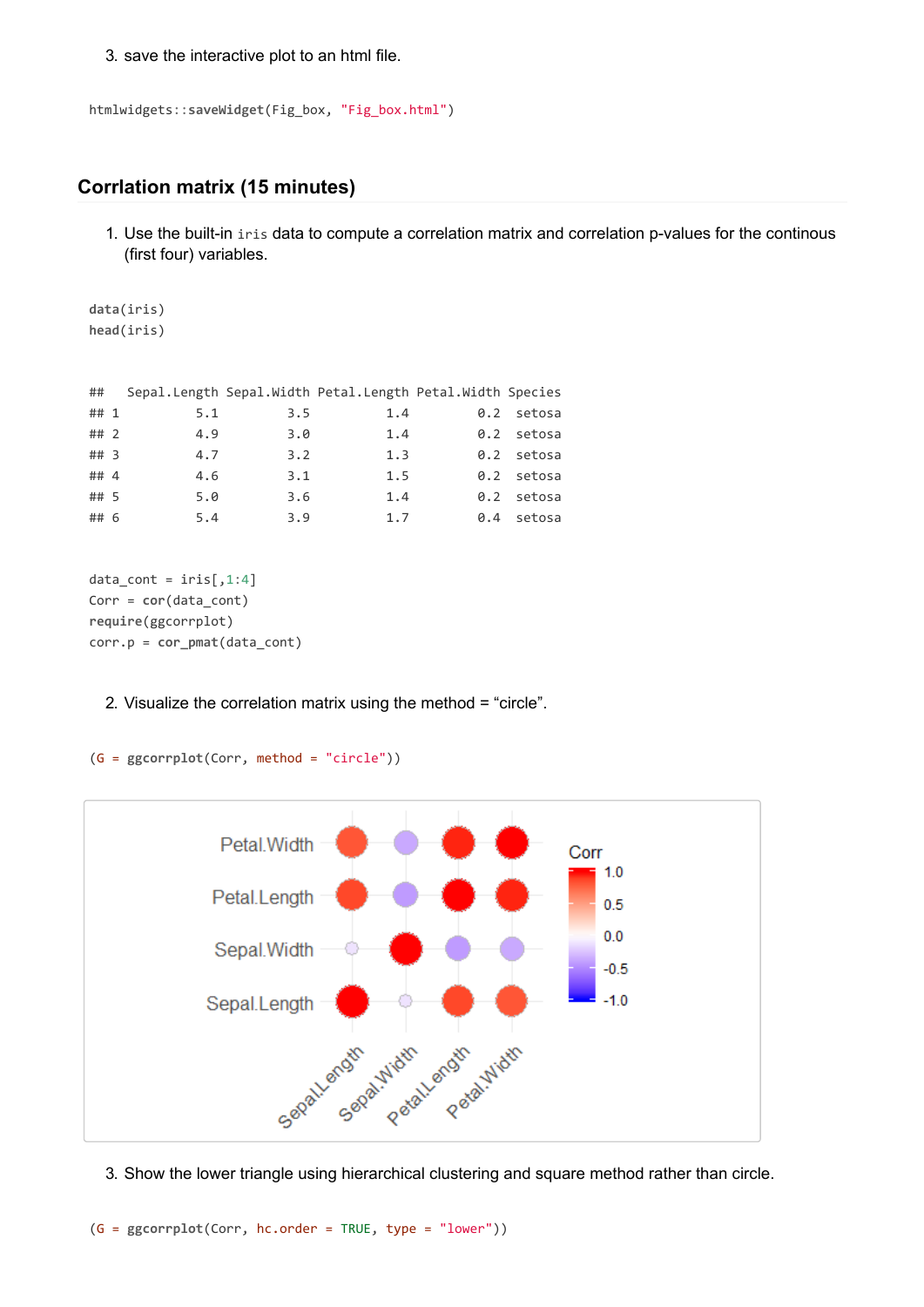

4. Use correlation significance level 0.01 to highlight the non-significant coefficient.

(G = **ggcorrplot**(Corr, hc.order = TRUE, type = "lower", p.mat = corr.p, sig.level = 0.01))



5. Use different shape - rather than the cross - to highlight the non-significant coefficient (use help of the function ggcorrplot by typing: ?ggcorrplot to find out).

(G = **ggcorrplot**(Corr, hc.order = TRUE, type = "lower", p.mat = corr.p, sig.level = 0.01, pch = 10))